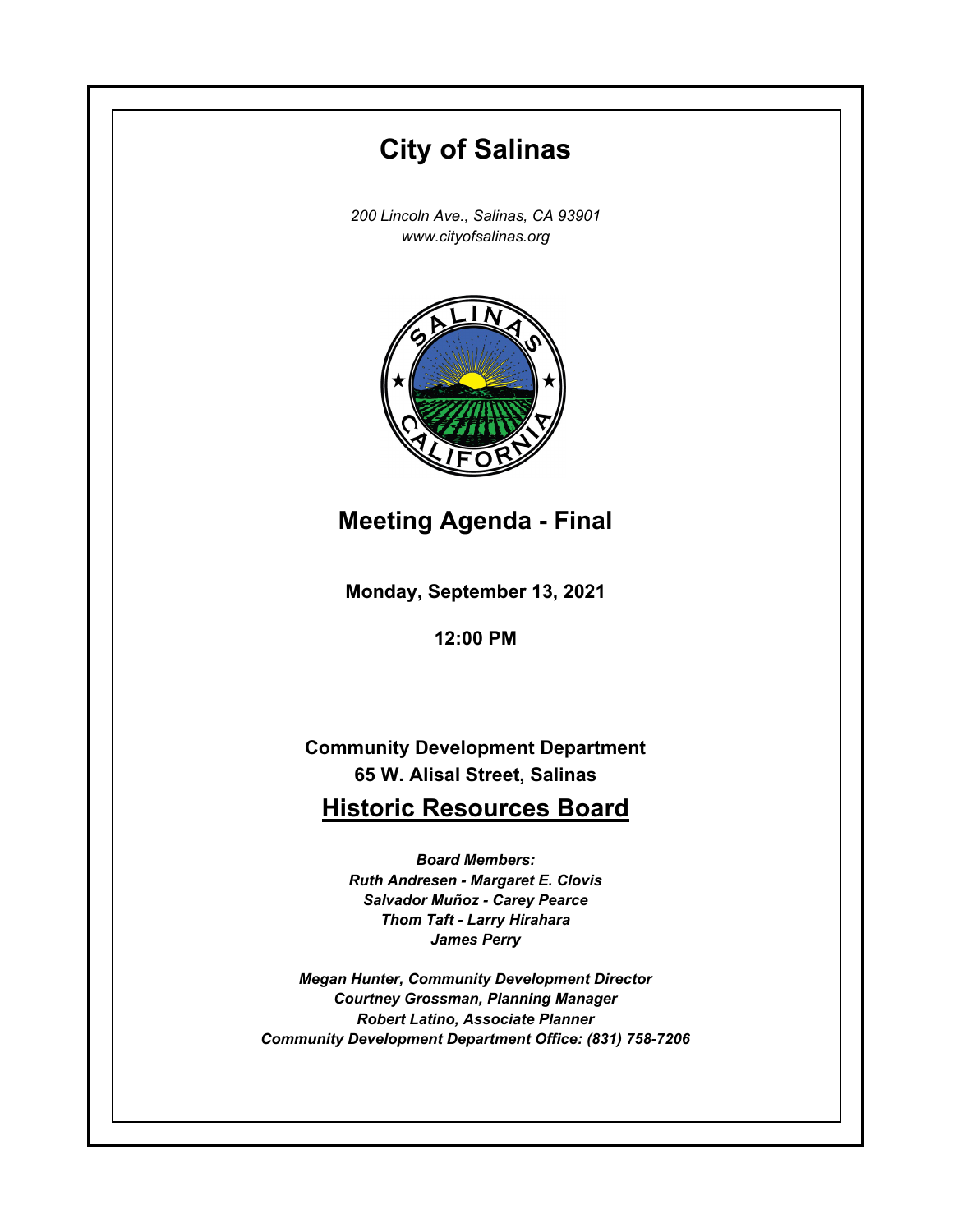# **ROLL CALL**

### **PUBLIC COMMENT TIME RESTRICTIONS**

*Public comments generally are limited to two minutes per speaker; the Chair may further limit the time for public comments depending on the agenda schedule.*

## **GENERAL PUBLIC COMMENTS**

*Receive public communications from the audience on items that are not on the agenda and that are in the City of Salinas' subject matter jurisdiction. Comments on Consent or Consideration items should be held until the items are reached. The public may request that the committee consider adding an item for consideration on a future agenda. The public may comment on scheduled agenda items as they are considered. In order to be respectful of all speakers' views and to avoid disruption of the meeting, the audience shall refrain from applauding or jeering speakers who have been recognized by the Chair.*

### **CONSENT**

| ID#21-428 | <b>Historic Resources Board August 2, 2021 Minutes</b> |
|-----------|--------------------------------------------------------|
|           |                                                        |

*Recommendation:* Approve Historic Resources Board minutes of August 2, 2021.

# **CONSIDERATIONS**

#### **PUBLIC HEARINGS**

## **OTHER BUSINESS**

City-Owned Historic Buildings located along Lincoln Avenue

Subcommittee for Certificate of Appreciation of Historic Resources

General Plan Update Steering Committee - Board Member Selection

### **FOLLOW UP REPORTS**

# **FUTURE AGENDA ITEMS**

### **ADJOURNMENT**

*Confirmation of attendance at next meeting prior to adjournment.*

**Maira Robles, Administrative Aide**

**\_\_\_\_\_\_\_\_\_\_\_\_\_\_\_\_\_\_\_\_\_\_\_\_\_\_\_\_\_\_\_\_\_\_**